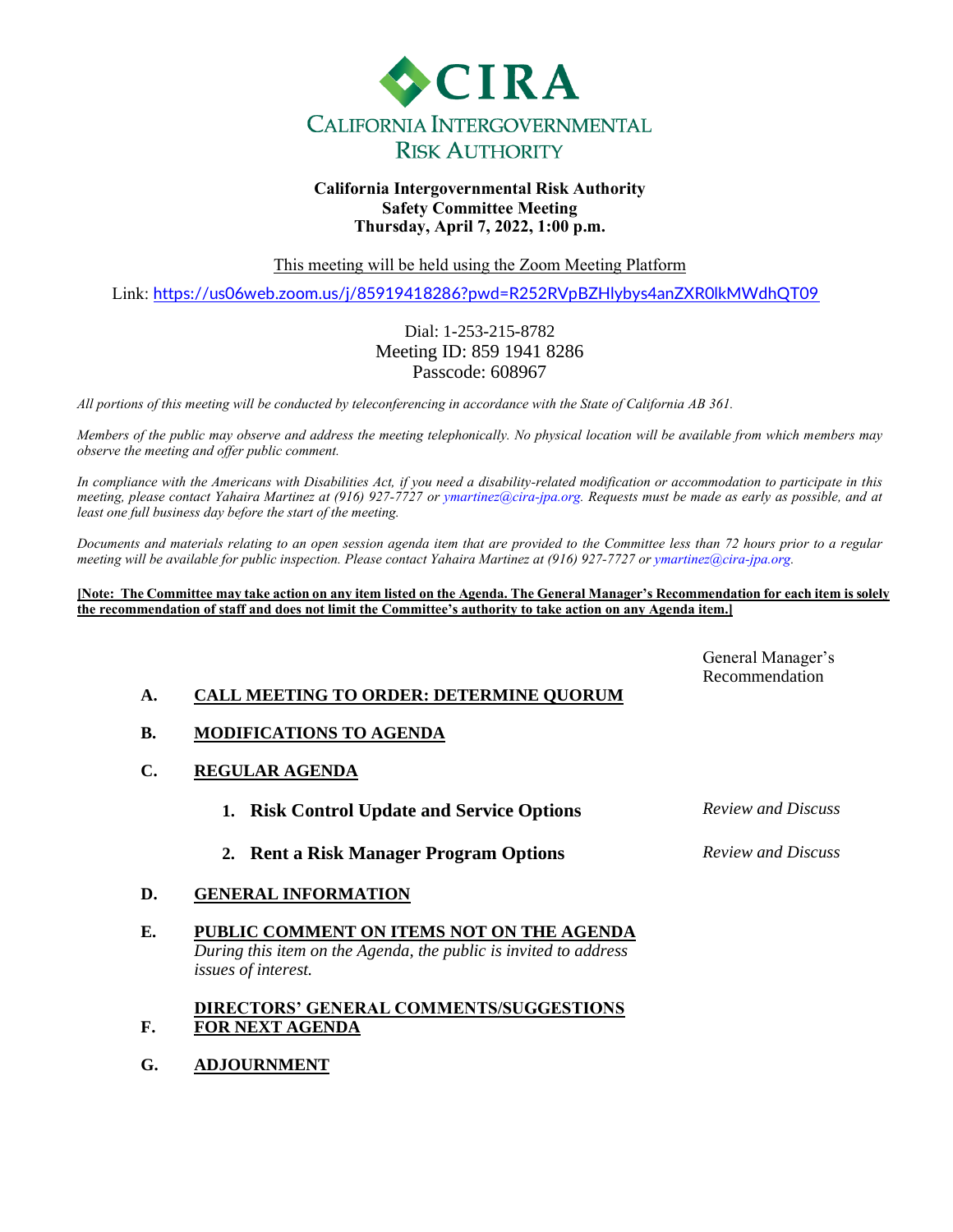

| April 7, 2022             |
|---------------------------|
| <b>Safety Committee</b>   |
| Erike Young, Risk Manager |
| C.1. Risk Control Report  |
|                           |

**SUMMARY:** The CIRA Risk Control Program was developed with a primary objective of providing direct services to members that reduce liability and improve safety for employees and the public.  The Plan focuses on improving program resources and delivery in the following areas: 

- Onsite Member Support
- Training and Education
- Technology and Operational Efficiency

During the first nine months of the program, over 60% of the members have received onsite services accounting for over 75 days onsite. In support of the training and education objective, over ten webinars have presented, three regional workshops, as well as onsite training. CIRA has also experienced increased utilization of technology with more than half of CIRA members set-up with TargetSolutions accounts. Further details about Risk Control activities is provided below.

## **RECOMMENDATION:** Receive and File.

**DISCUSSION:** The primary objective of the CIRA risk control plan is to protect the assets of our members and the pool. This is accomplished by partnering with our member agencies in the development and implementation of risk management best practices and prioritizing pool resources to those exposures with the highest potential for loss. Risk Control staff has been very busy during the first nine months of the program and provides the following update on those activities.

## **Rent a Risk Manager Program**

The Rent a Risk Manager program is the foundation of CIRA's risk control plan and provides a minimum of four days of dedicated onsite service to each member with larger members receiving up to eight days of onsite service.  Risk assessments are performed as part of the initial visits with additional days utilized to address risk assessment findings and/or provide other services in consultation with the member.

During the first six months of the program, Risk Control staff have conducted 33 member visits accounting for over 90 onsite service days. Another 17 visits are scheduled to be completed by the end of the fiscal year with over 200 onsite service days provided. All members will have site visits completed by the end of the fiscal year.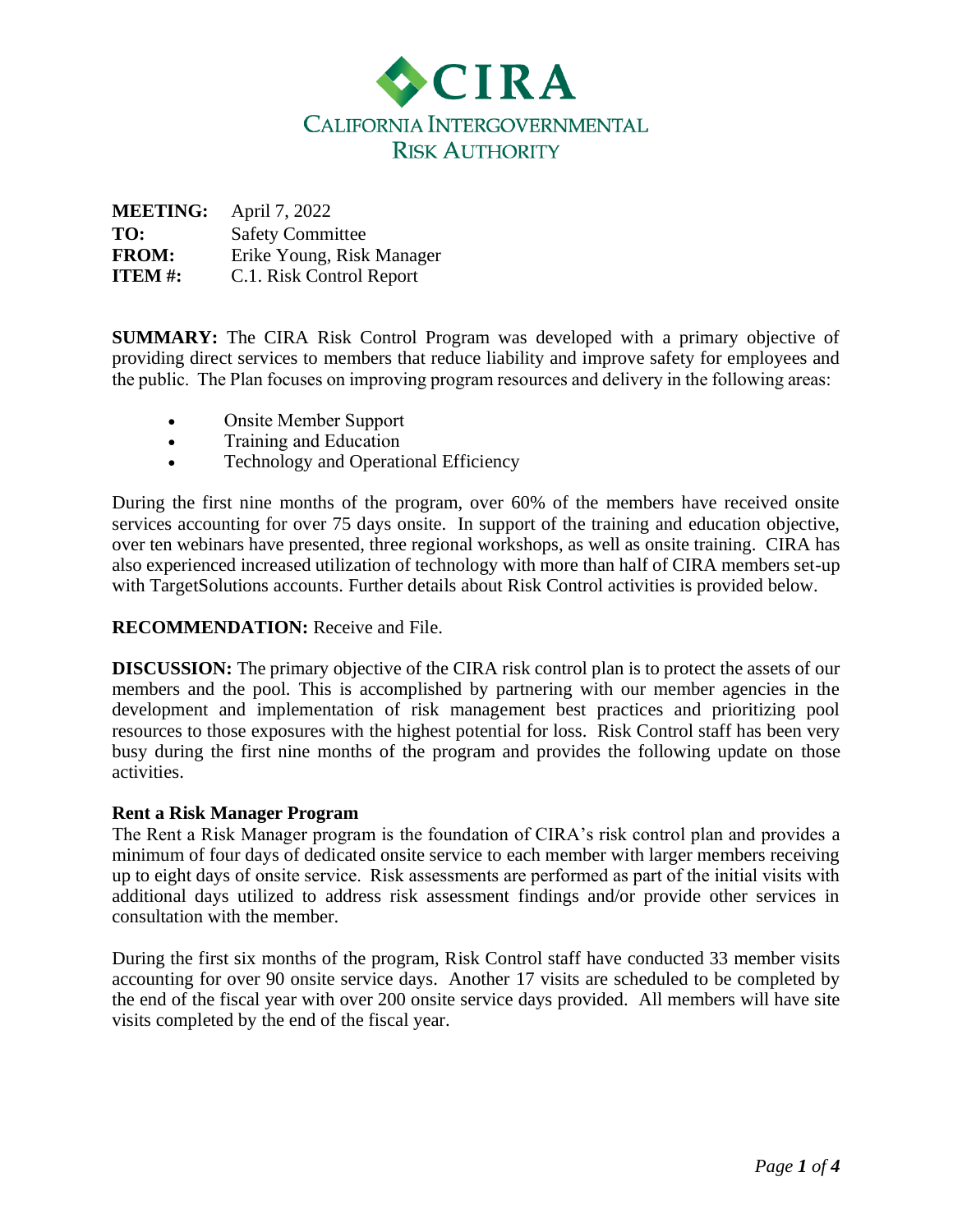## **Contractual Risk Transfer Workshops**

CIRA hosted 3 contractual workshops hosted in each of the three regions. Average in-person attendance was 20 per workshop, with many attendees cancelling at the last minute due to COVID concerns. To accommodate those who could not attend, the Citrus Heights workshop broadcast using Zoom and recorded. We had an additional 40 participants participate via the livestream and recording. Total participation for all workshops was approximately 100 attendees.

## **Public Work Safety Series**

Due to COVID, the in-person Public Works Forum was modified into an eight session webinar series. This focus on this year's program was on supervisor risk and safety responsibilities. Seven of the eight webinars have been completed as of December. Topics covered included safety management responsibilities, contractor oversight, heat illness prevention, wildfire smoke safety, and confined spaces.  Approximately 80 participants registered for the series with each session recorded.

## **Forklift Train the Trainer Classes**

Risk Control has developed a forklift train the trainer course which will allow members to train staff onsite without contracting a trainer or sending employees offsite. Average cost for an employee to complete a course on their own is \$1,000. The first two classes were conducted for the City of Watsonville in October and with twelve employees becoming certified forklift trainers. Additional classes will be scheduled for the northern and southern regions before the end of the fiscal year.

## **General Liability and Workers' Compensation Claim Reviews**

Claim reviews were completed for all members with open claims. Over 500 open workers' compensation and general liability claims were reviewed.

## **Technology and Member Services**

CIRA provides members with a number of technology tools and services for members that provide an opportunity to reduce losses and improve efficiency.  The following table provides an update on their utilization

| Program                    | <b>Utilization</b>                                     | <b>Notes</b>                         |
|----------------------------|--------------------------------------------------------|--------------------------------------|
| Lexipol                    | Provided to all members with                           | Police/Fire policy/procedure         |
|                            | Police and Fire operations.                            | development and Daily Training       |
|                            |                                                        | <b>Bulletins</b>                     |
| TargetSolutions            | 37 members with active                                 | Online training platform with        |
|                            | accounts. 13 accounts set-up                           | safety, risk and HR courses.         |
|                            | within last nine months.                               |                                      |
| <b>TargetSolutions CEU</b> | 4 members have requested                               | Optional CEU courses priced at       |
| Courses                    | reimbursements. Total of                               | \$80/student for water treatment and |
|                            | \$15,000 available for                                 | <b>EMT</b> Paramedic personnel.      |
|                            | reimbursement.                                         |                                      |
| <b>A-Check America</b>     | Total of 18 members using                              | Online interface to enroll and       |
|                            | Electronic DMV Employer service with 6 members signing | manage drivers using the DMV         |
| Pull Notice Program        | up in last nine months                                 | EPN program                          |
|                            |                                                        |                                      |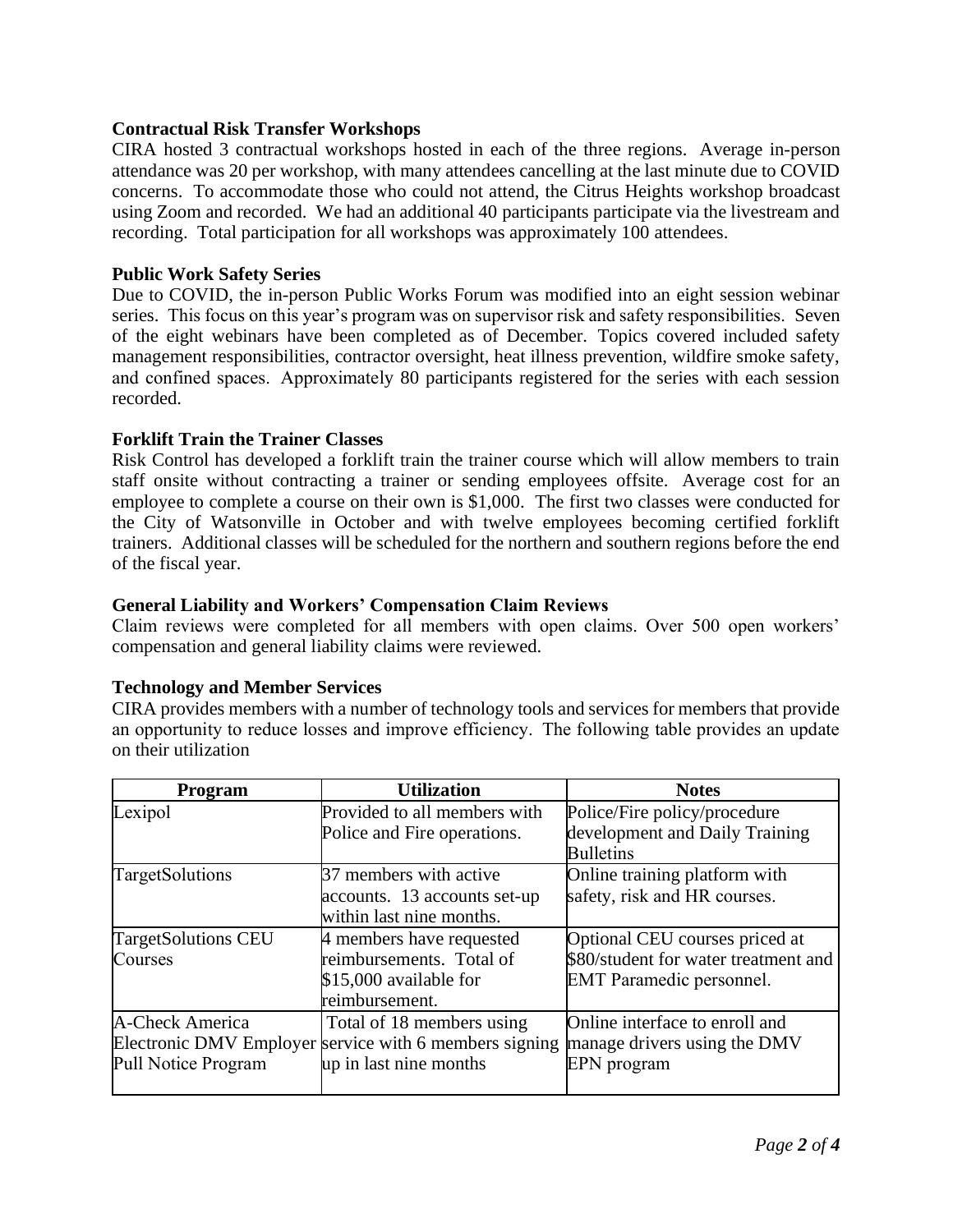| WaiverSign               | Nine members actively using<br>for $2,765$ waivers                                                  | Electronic waiver program to allow<br>platform with over $6,000$ signed customization assumption of risk<br>waivers. One member accounts and hold harmless agreements for<br>members                                                                 |
|--------------------------|-----------------------------------------------------------------------------------------------------|------------------------------------------------------------------------------------------------------------------------------------------------------------------------------------------------------------------------------------------------------|
|                          | using the SBN platform.<br>Safety National is paying for the<br>first year of platform $(\$10,000)$ | Simple But Needed (SBN) Only three members are actively Mobile safety management platform<br>to conduct:<br>Inspections<br>Ergonomic assessments<br>Asset/inventory<br>management<br>(lockout/tagout,<br><b>Permits</b><br>confined space, hot work) |
| <b>Safety Grant Fund</b> | Less than 10 members have<br>submitted reimbursement<br>requests.                                   | Annual grant of \$3,500 provided to<br>members                                                                                                                                                                                                       |

# **Other Major Activities**

In addition to the above activities, Staff has conducted several other major activities based on changing regulatory requirements and increased risk exposure to our members and CIRA.

**Cal/OSHA COVID ETS** – Due to increasing COVID cases, both the CDC, CDPH, and Cal/OSHA have issued new, and often conflicting, guidance. In addition to providing updated COVID Prevention Plan (CPP) templates, Staff has assisted a number of member fire departments in developing Aerosol Transmissible Disease (ATD) programs, which exempt their operations from the ETS. Additionally, for those agencies in which staffing became an issue due to COVID cases, CIRA assisted them in successfully obtaining waivers to allow employees to return to work. Cal/OSHA has once again revised the ETS and CIRA will be providing an updated CPP to members prior to the July 14<sup>th</sup> implementation date.

**Virtual Cyber Security Forum** – With cyber-attacks against public agencies increasing, CIRA hosted a virtual cyber security forum focusing on prevention techniques. The forum consisted of two sessions. The first session focused on the current cyber threat landscape and prevention efforts an agency can implement. The second session focused on lessons learned and what happens if you do have a cyber breach and included a discussion on forensic investigation of IT systems, negotiations, and getting IT systems back up and running.

**Critical Incident Management for Law Enforcement** – This 2-hour online training was designed to provide law enforcement with the knowledge of the resources available to them and their department during a crisis, to include:

- On-site Incident Response at Agency Location
- Telephone Response/Support
- Situation Assessment
- Public Announcements (creation & delivery)
- Media Consultation/Support
- Deployment of Outside Resources to Member Site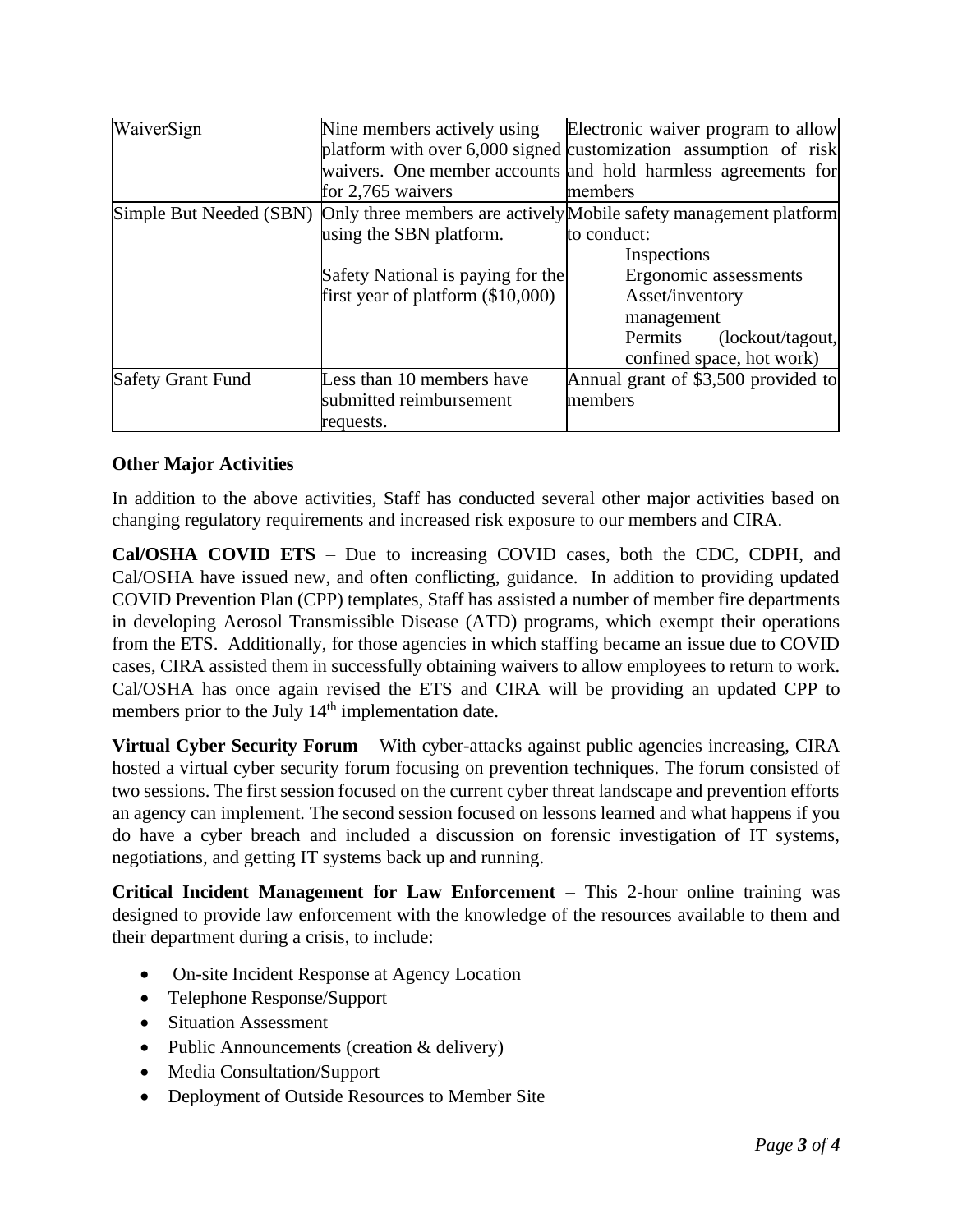#### **Challenges**

While the risk control program is on track to complete the goals outlined in the original risk control plan presented to the Board, the program does face several challenges. The most significant of those challenges is staffing. As this is a new program with enhanced services, a risk control consultant, Boretti, Inc., was utilized to assist in completing the Rent a Risk Manager site visits. Overall, the consultants with Boretti have performed very well and feedback from members has been positive; however, as safety consultants, their focus is primarily on workplace safety and OSHA compliance and they are not as familiar with the overall risk management exposures for municipalities which includes general liability and EPL risk exposures and contractual risk transfer. This has resulted in additional work by CIRA staff to conduct loss analyses and provide those services which the consultant is not able. At an appropriate time, the Board should consider bringing an additional risk control staff member in-house, which has the appropriate risk and safety background to address these challenges. In addition to having a dedicated risk control staff member in-house, CIRA would benefit from an additional 1,000 hours of service. Under our current Rent a Risk Manager budget of \$140,000, we receive 1,000 hours annually to support the program.

Lexipol usage is another challenge and not being fully utilized by those members with Fire Departments. Those fire departments not using Lexipol services have indicated that they do not have the staffing required to implement the policy development program. Additionally, as fire operations pose less liability exposure than police operations, daily training bulletins are not as widely used. Several member agencies are not using Lexipol are contracting with AP Triton to assist with policy development, consulting and training needs. Staff is proposing that fire departments be provided with the option of using Lexipol or AP Triton, utilizing existing budget. AP Triton has provided a proposal and is attached.

**FISCAL IMPLICATION:** Reduced injuries and incidents resulting in lower claim costs to member and CIRA. Under the current contract, Boretti provides 1,000 hours annually at a total cost not to exceed \$140,000, which also includes travel costs.

**ATTACHMENTS:** AP Triton Proposal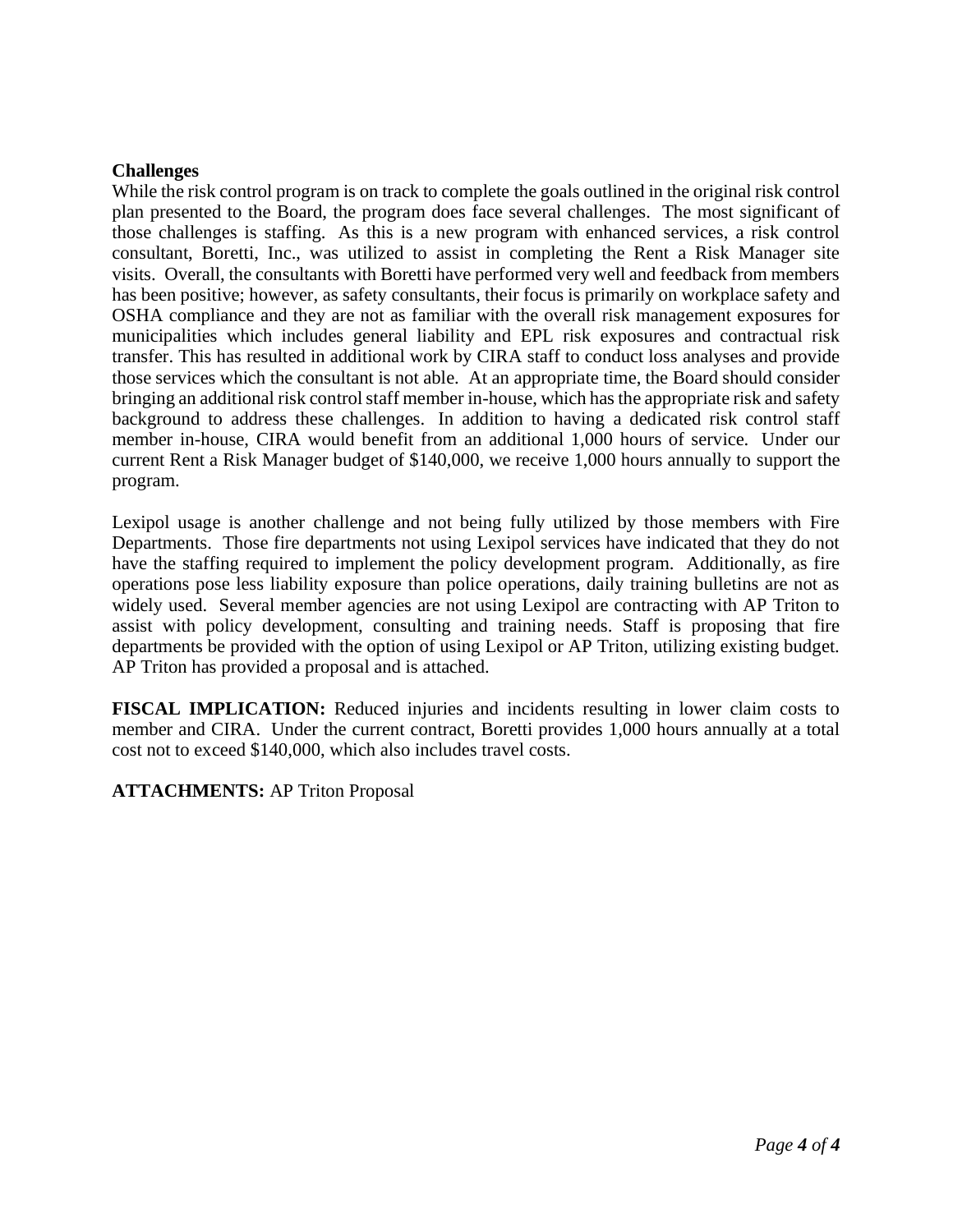**California Intergovernmental Risk Authority (CIRA) Folsom, California**

# **Proposal to provide Fire Department Risk Assessment Audits**

**March 2022**



# **VISION INNOVATION SOLUTIONS**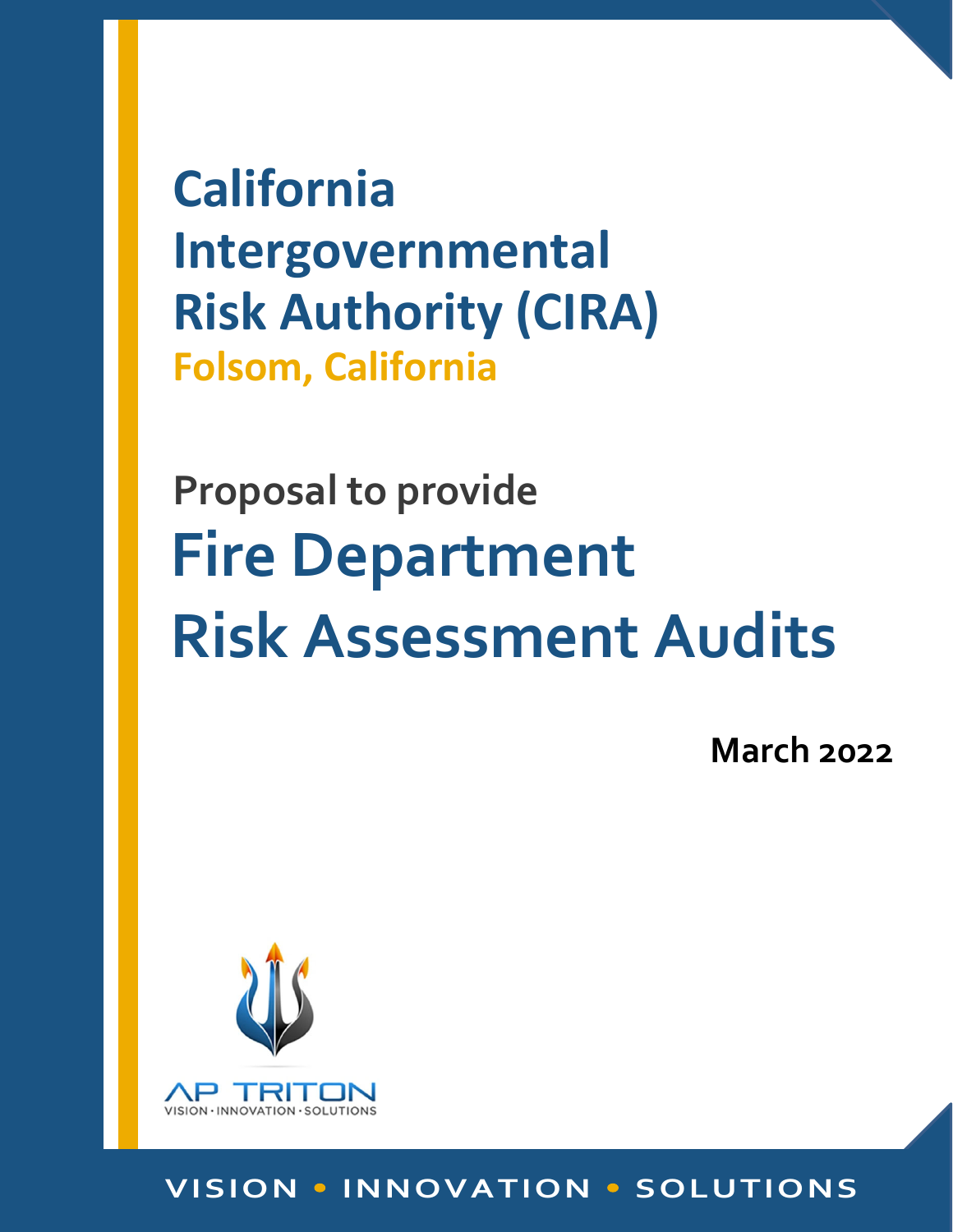# Contents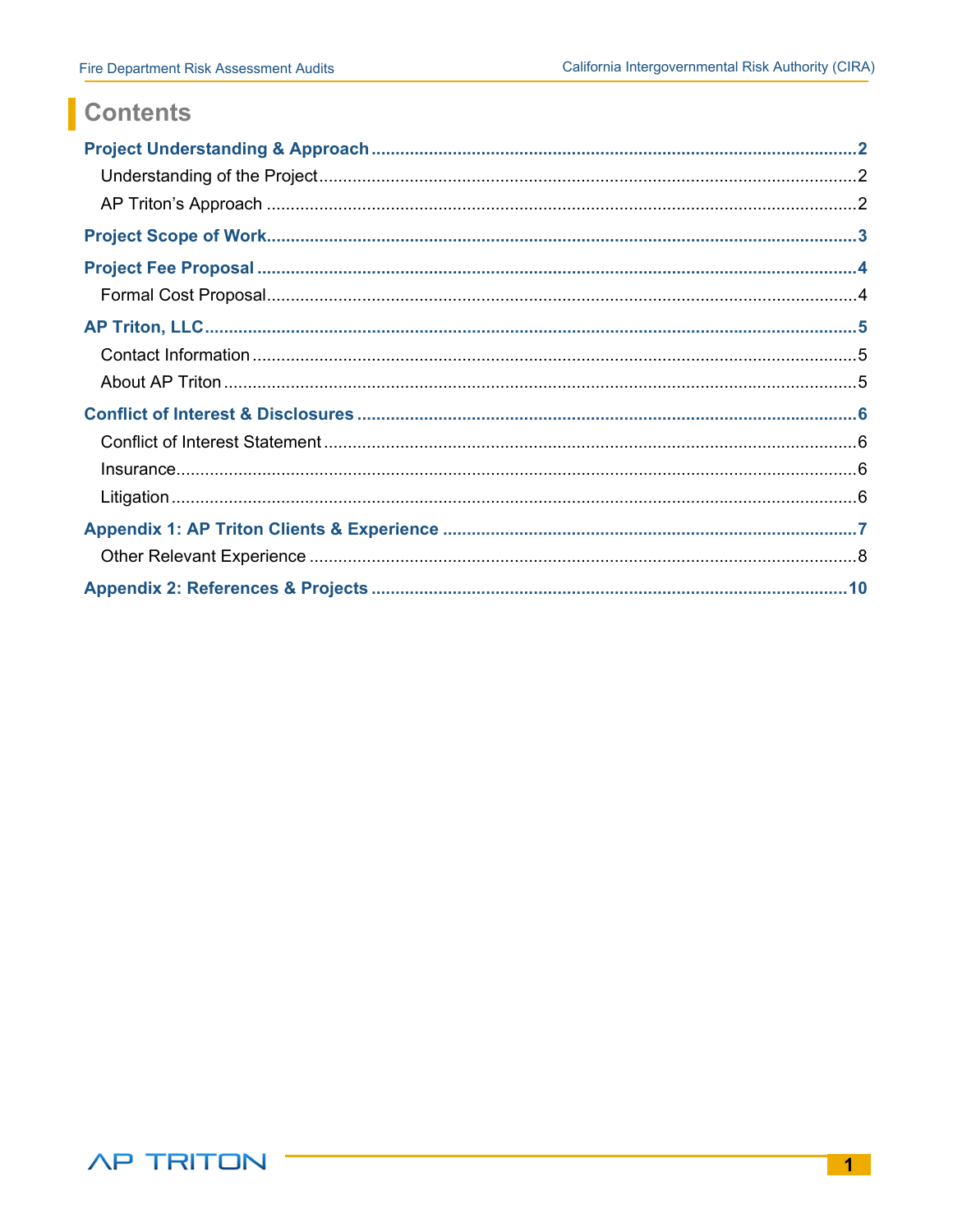# **Project Understanding & Approach**

# **Understanding of the Project**

AP Triton, LLC (Triton) is pleased to provide this proposal to California Intergovernmental Risk Authority (CIRA) to provide risk assessment audits of fire departments for insurance purposes.

# **AP Triton's Approach**

Triton's approach to your project represents our complete understanding of your expectations and our experience in working with fire departments, emergency medical services (EMS) organizations, and other emergency services agencies in a wide variety of communities throughout the United States. Key elements of the methodology used by Triton include:

- *▪* A comprehensive understanding of the project background, goals, and objectives, and the complex issues that must be addressed.
- A comprehensive, well-designed, and practical scope of work (SOW) and workplan that enables substantial input from the key stakeholders, leadership, and other relevant individuals.
- *▪* Use of state-of-the-art data analysis tools, web-based communications technology, and other relevant tools and technologies.
- *■* Triton's project methodology is augmented by the utilization of web-based and other communication technologies. We will utilize the Dropbox application to create a secure online project site that enables the client and project team members to collaborate and communicate throughout every phase of the project. In addition, Triton utilizes GoToMeeting conferencing software to assist with client communications and various presentations.
- *▪* Utilization of experienced subject matter experts (SME) in the fire service, EMS, and other related emergency services disciplines, as well as individuals with expertise in Fire/Life Safety and data analysis.
- Commitment to successfully complete our projects and deliverables within the time requested and in a manner that will meet or exceed expectations.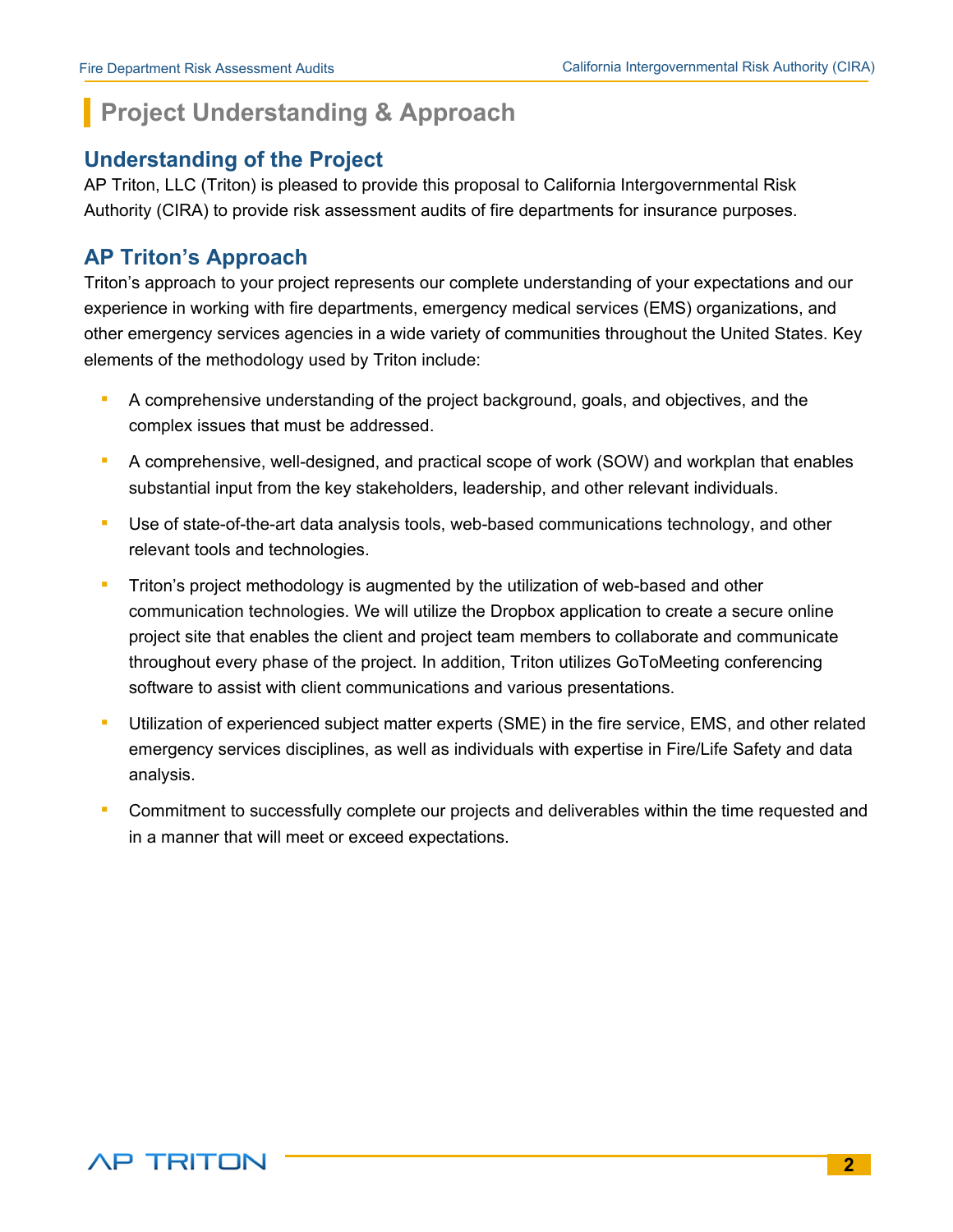# **Project Scope of Work**

The following represents the Scope of Work (SOW) developed by Triton to conduct a fire department risk assessment audit. Each audit will include an on-site visit and interviews of key management personnel, a detailed examination of records, and an evaluation of compliance with state and federal mandates. Policies and procedures of all department operations and divisions will be examined to determine compliance with state and federal regulations and adherence to industry best practices. Upon completion of the review, a written report with observations and/or recommendations will be provided to CIRA.

*Facilities***—**Tour and observe areas critical to fire station operations. Items to be contained in the report include:

- - **Design E** Code compliance
- *▪* Construction *▪* Staff facilities
	-
- **■** Safety **Efficiency** 
	- *▪* Future viability

*Department Record Review –* Review, evaluate, and report on the status and currency of the following:

- *▪* Training Records
- *▪* Standard Operating Procedures and Guidelines (SOPs and SOGs)
- After Action Reports (AAR) procedures and documentation

**Cal/OSHA -** Review compliance with fire service-related requirements such as, but not limited to:

- **Injury Illness Prevention Plans**
- *▪* Exposure protection and records management
- *▪* Respiratory Protection plans and documentation

*NFPA -* Review compliance with applicable NFPA standards including, but not limited to:

- *▪* NFPA 1500 Standard on Fire Department Occupational Safety, Health, and Wellness
- **NFPA 1582 Standard on Comprehensive Occupational Medical Programs for Fire Departments**

**Support -** Upon request and CIRA approval, Triton will provide member agencies with up to 24 hours per year of subject matter expert support in the following areas:

- **SOP and or SOG updates**
- Guidance related to implementation of Lexipol
- **•** Guidance related to implementation and utilization of Vector Solutions (Target Solutions)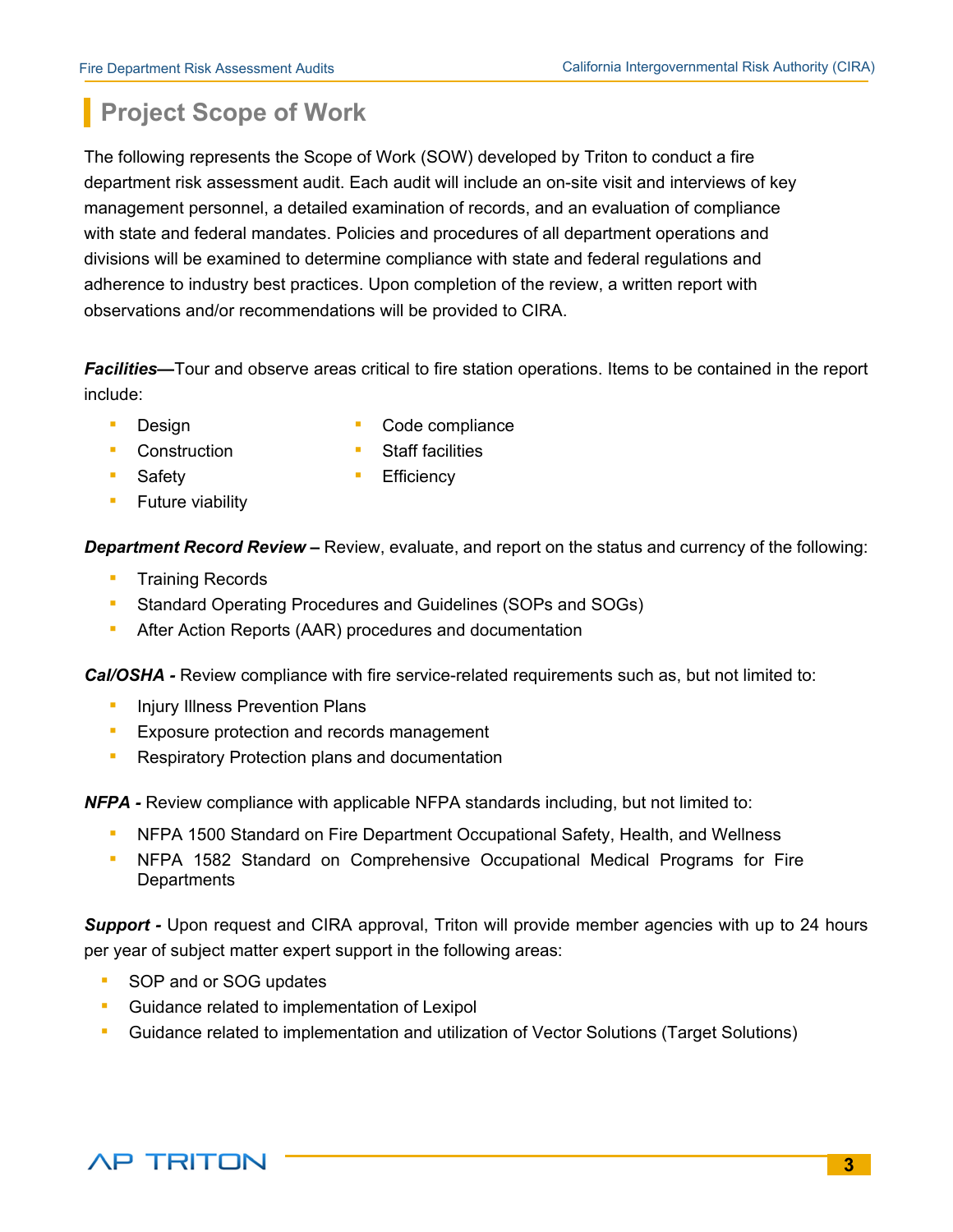# **Project Fee Proposal**

# **Formal Cost Proposal**

AP Triton presents the following formal cost proposal for the project outlined in the Scope of Work.

## **The cost per risk assessment audit is dependent on the size of the department being audited:**

1 to 15 members - \$3,800 plus travel expenses\* 15 to 100 members - \$4,600 plus travel expenses\* 101 to 200 members - \$5,400 plus travel expenses\* 200+ members - \$7,200 plus travel expenses\*

Upon request and approval by CIRA, Triton will provide member agencies with up to 24 hours per year of subject matter expert support at a cost of \$200 per hour.

\* All travel will be pre-approved by CIRA. Travel expenses (i.e., airfare, hotel, ground transportation, and meals) will be invoiced to CIRA on a cost-incurred basis. Mileage will be billed at the current IRS reimbursement rate.

# **Payment Schedule & Invoicing**

- *▪* First half (50%) of payment invoiced at time of contract for each department
- *▪* Final half (50%) payment due at submission of final report to CIRA.
- *▪* Payment will be due within 30 days of invoice postmark.

# **Cost Quotation Information**

- *▪* Bid quotation is valid for 30 days.
- *▪* Triton Federal Employer Identification Number: 47-2170685.
- *▪* Triton shall perform any additional work on a time and materials basis as requested in writing by the client at a negotiated hourly rate.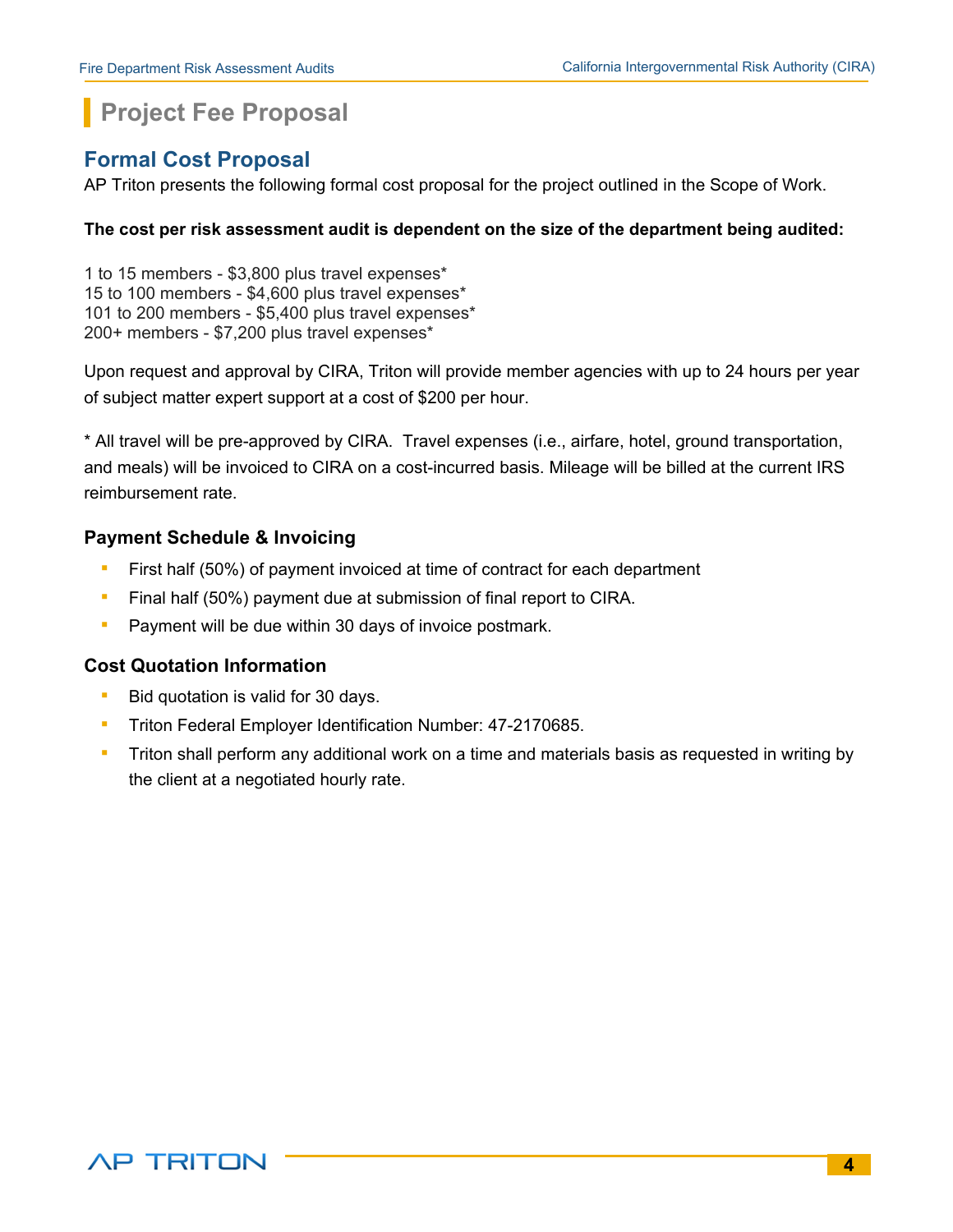# **AP Triton, LLC**

# **Contact Information**

Triton's corporate office is located in Sheridan, Wyoming - although we have consultants and subject matter experts located throughout the United States.

- *▪* **Address:** 1309 Coffeen Avenue, Suite 3178, Sheridan, WY 82801
- *▪* **Phone:** 833.251.5824
- *▪* **E-Mail:** info@aptriton.com
- **Website: www.aptriton.com**

# **About AP Triton**

AP Triton was founded in 2014 on the need to provide innovative solutions to public safety departments. For too many agencies, creative thinking is not part of the status quo. AP Triton is able to bring our experience to enable long-term, creative, and sustainable solutions specialized to your local issues. With decades of experience in public safety departments of all sizes, AP Triton brings our experience to enable long-term, creative, and sustainable solutions specialized to your local issues.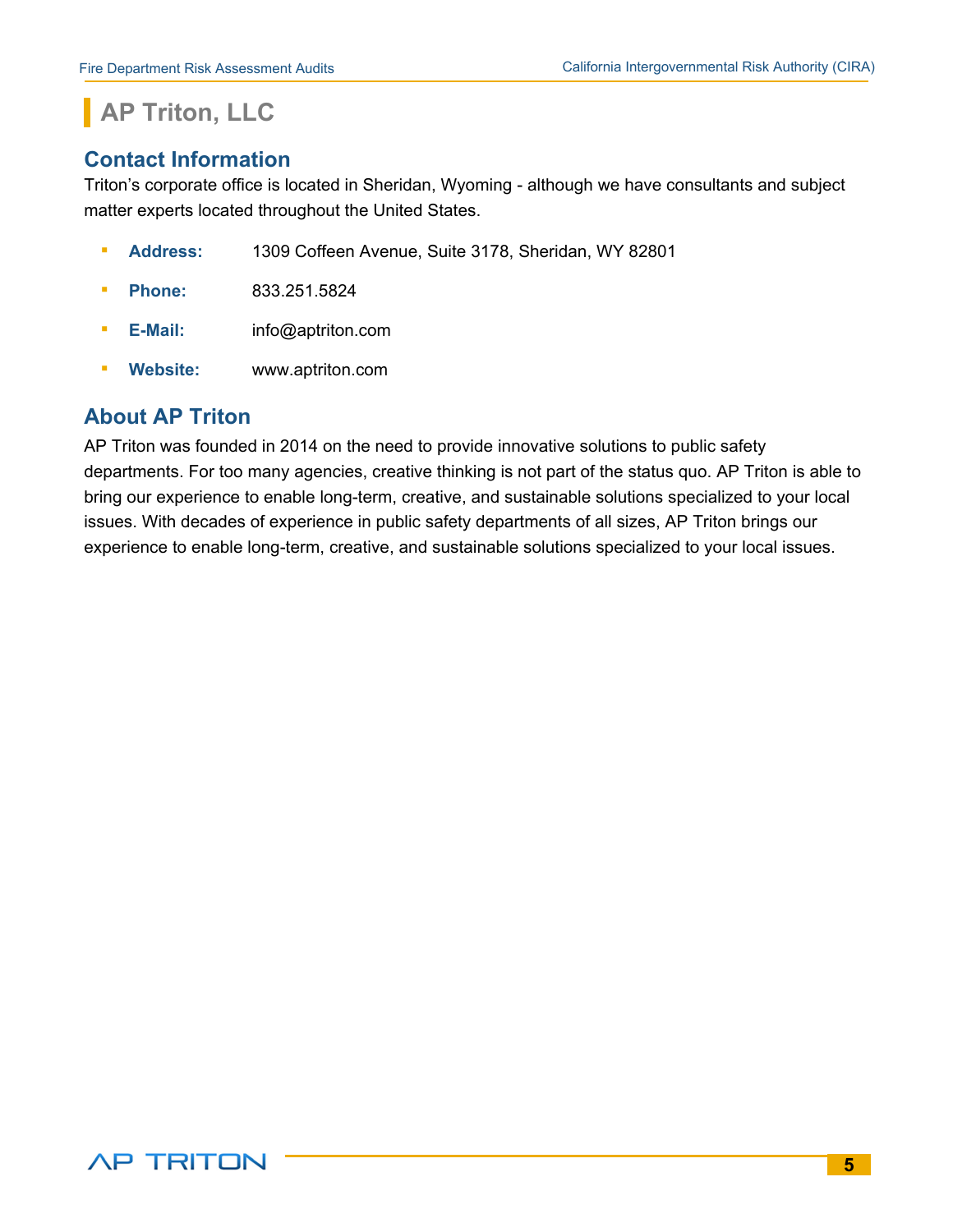# **Conflict of Interest & Disclosures**

# **Conflict of Interest Statement**

Triton has neither directly nor indirectly entered into any agreement, participated in any collusion or collusion activity, or otherwise taken any action which in any way restricts or restraints the competitive nature of this solicitation, including but not limited to the prior discussion of terms, conditions, pricing or other offer parameters required by this solicitation. Triton is not presently suspended or otherwise prohibited by any government from participation in this solicitation or any other contracting to follow thereafter. Neither Triton nor anyone associated with Triton has any potential conflict of interest because of or due to any other clients, contracts, or property interests in this solicitation or the resulting project. In the event that a conflict of interest is identified in the provision of services, Triton will immediately notify the client in writing.

# **Insurance**

Triton is insured. Specific information and certificates of insurance are available upon request.

# **Litigation**

Triton has no past and/or pending litigation or unresolved lawsuits.

**AP TRITON**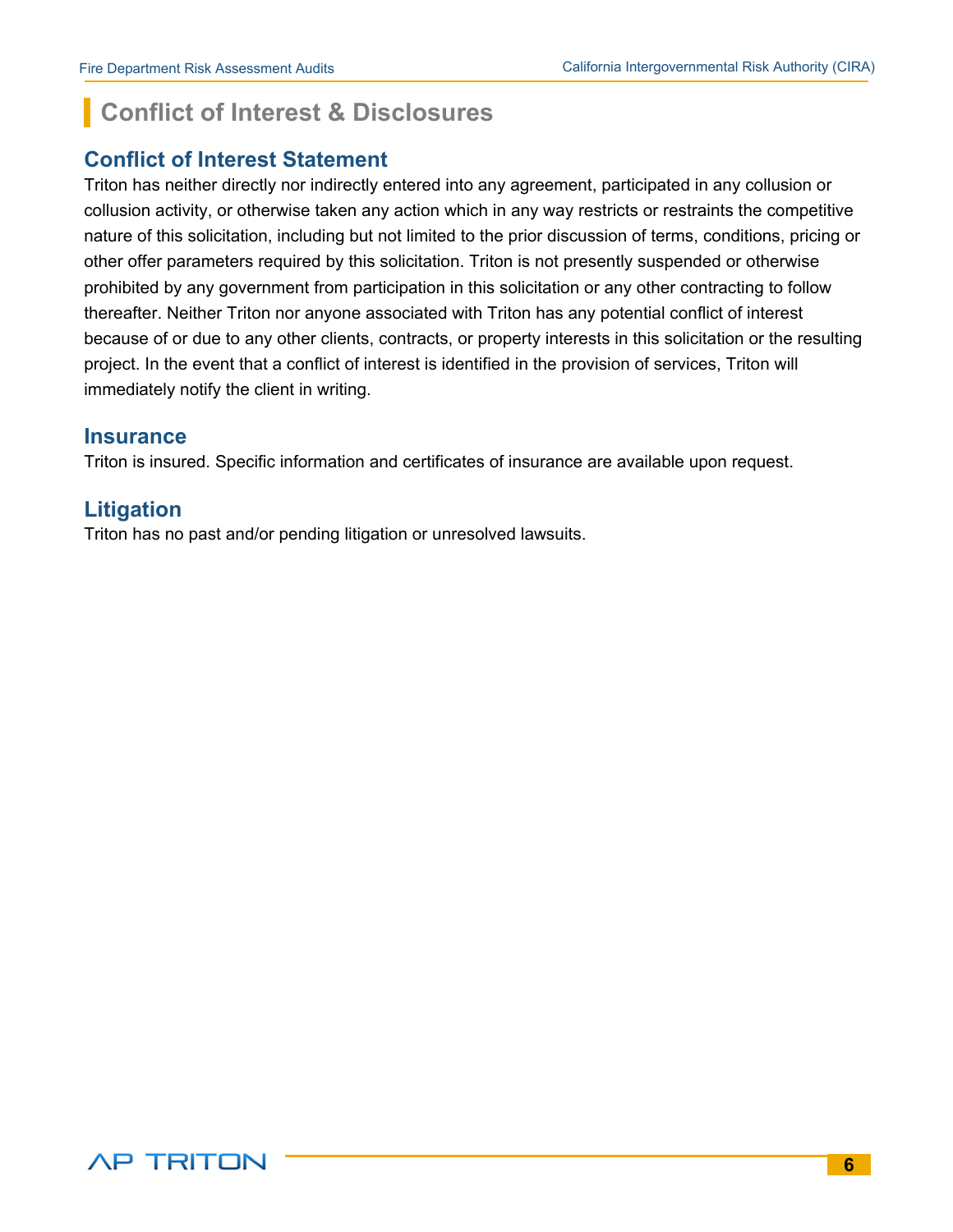# **Appendix 1: AP Triton Clients & Experience**

The following is a partial list of Triton's current and former clients. An expanded list can be provided if requested.

- 
- City of Alameda Fire Department (CA) Eureka Fire Protection District (MO)
- 
- 
- 
- Anaheim Fire and Rescue (CA) Gig Harbor/Pierce FD #5 (WA)
- 
- 
- 
- Bodega Bay Fire Department (CA) Hawaii Fire Chiefs Association (HI)
- 
- 
- California Metro Chiefs Association (CA) Idaho Fire Chiefs Association (ID)
- 
- Carroll County Ambulance District (MO) Kern County Fire Department (CA)
- Central Jackson County FPD(MO) Lake Ozark FPD (MO)
- Central Pierce Fire Protection (WA) Lincoln Fire & Rescue (NE)
- Chariton County Ambulance District (MO) Milwaukee Fire Department (WI)
- 
- Chula Vista Fire Department (CA) Sonoma County Fire District (CA)
- 
- City of Colton/Loma Linda FD (CA) Stockton Fire Department (CA)
- Contra Costa County FPD (CA) Richland Fire Department (WA)
- City of Costa Mesa Fire Department (CA) Tacoma Fire Department (WA)
- 
- 
- DeKalb County Fire Rescue (GA) Umatilla Fire Department (OR)
- City of Downey Fire Department (CA) Utah Fire Chiefs Association (UT)
- 
- 
- 
- 
- Eugene/Springfield Fire Department (OR) Watsonville Fire Department (CA)
- Aberdeen Fire Department (WA) City of Fresno Fire Department (CA)
	-
- Alameda County FPD (CA) Fort Myers Fire Department (FL)
- Alaska Fire Chiefs Association (AK) City of Fresno Fire Department (CA)
- Albany Fire Department (OR) Fullerton Fire Department (CA)
	-
- Berkeley Fire Department (CA) Grand River Regional Ambulance (MO)
- Bethel Fire Department (AK) Gray's Harbor #4/L. Quinault VFD (WA)
- Big Indie Bliss, Inc. (NY) Gray's Harbor Fire District #5 (WA)
	-
- Brea Fire Department (CA) **example 2** Hermosa Beach Fire Department (CA)
- California Fire Chiefs Association (CA) Huntington Beach Fire Department (CA)
	-
- Carlsbad Fire Department (CA) **•** Kennewick Fire & Ambulance (WA)
	-
	-
	-
	-
- Chico Fire Department (CA) Sonoma Fire Chiefs Association (CA)
	-
- Central Kitsap Fire & Rescue (WA) Sonoma Valley Fire Department (CA)
	-
	-
	-
- Cosumnes Fire Department (CA) Tualatin Valley Fire & Rescue (OR)
- Cowlitz 2 Fire & Rescue (WA) Ukiah Valley Fire Authority (CA)
	-
	-
- Dixon Fire Department (CA) **•** Vacaville Fire Department (CA)
- Douglas Okanogan County FD 15 (WA) Valley Center Fire Protection District (CA)
- El Dorado Hills Fire Department (CA) Ventura County Fire Department (CA)
- Exeter District Ambulance (CA) Washington Fire Chiefs Association (WA)
	-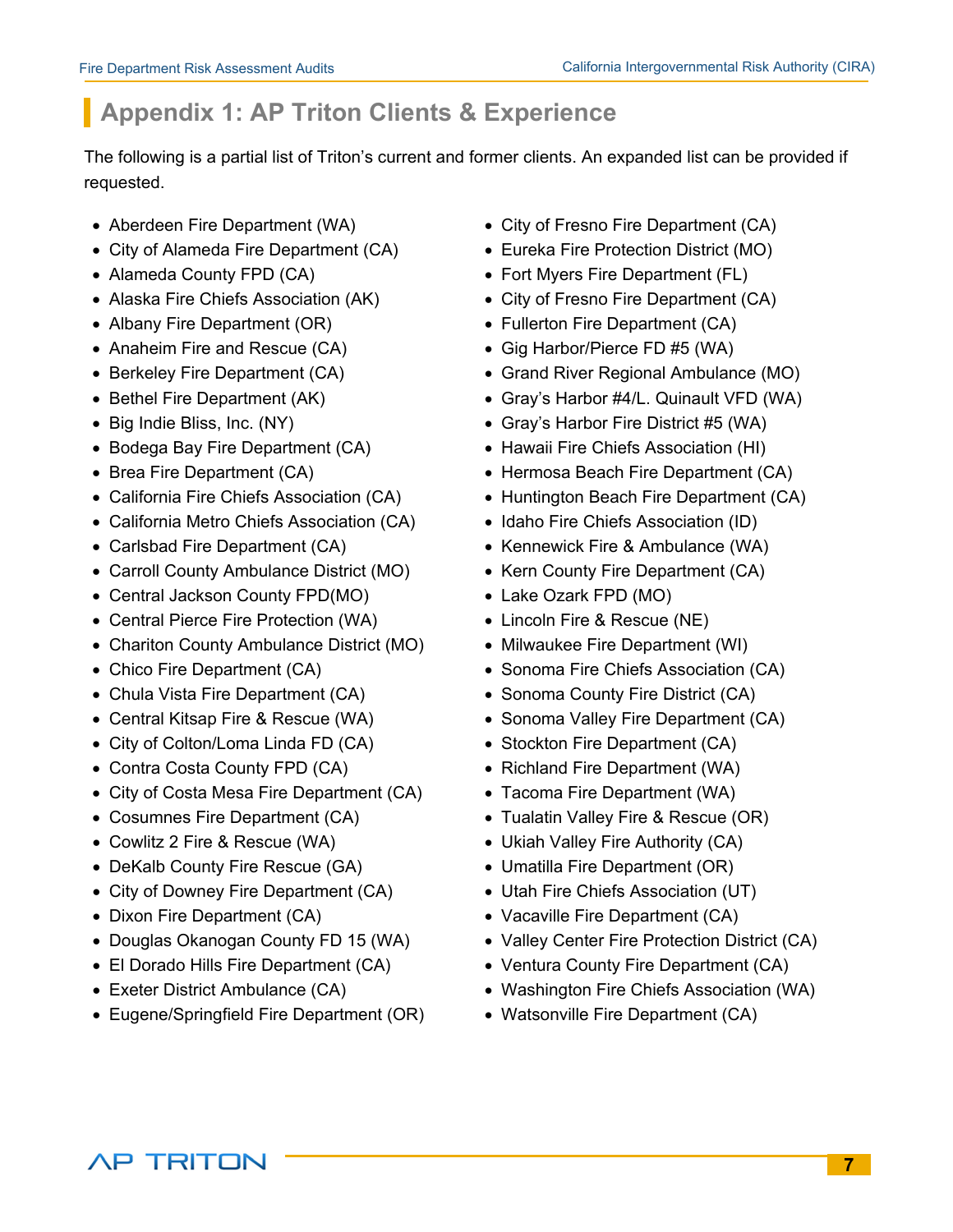# **Other Relevant Experience**

#### **Washington Fire Chiefs Association**

AP Triton was contracted to write enabling legislation for federal Medicaid reimbursement for public agency ambulance providers in the state of Washington, and to assist with implementation of the Ground Emergency Medical Transport (GEMT) program. Upon enactment of the legislation, AP Triton then developed the cost reports for the Washington fire departments to use when requesting federal reimbursement, following all rules and guidelines from the Centers for Medicare and Medicaid Services (CMS). The cost reports take into account a department's total annual costs for providing prehospital EMS and ambulance services.

#### **Oregon, Missouri, Alaska**

In addition, AP Triton was contracted to write the legislation for the same federal Medicaid reimbursement program (GEMT) for the states of Oregon and Missouri. We are currently contracted with the Alaska Fire Chiefs Association to do the same.

# **California Fire Chiefs Association**

On behalf of the California Fire Chiefs Association, AP Triton serves as Project Manager for legal issues, such as .201/.224 rights, anti-trust, and underground regulations, and as Lead Negotiator on GEMT, IGT, and most recently, 1705 programs with the State of California Department of Health Care Services (DHCS) and Centers for Medicare and Medicaid Services (CMS).

# **AP TRITON**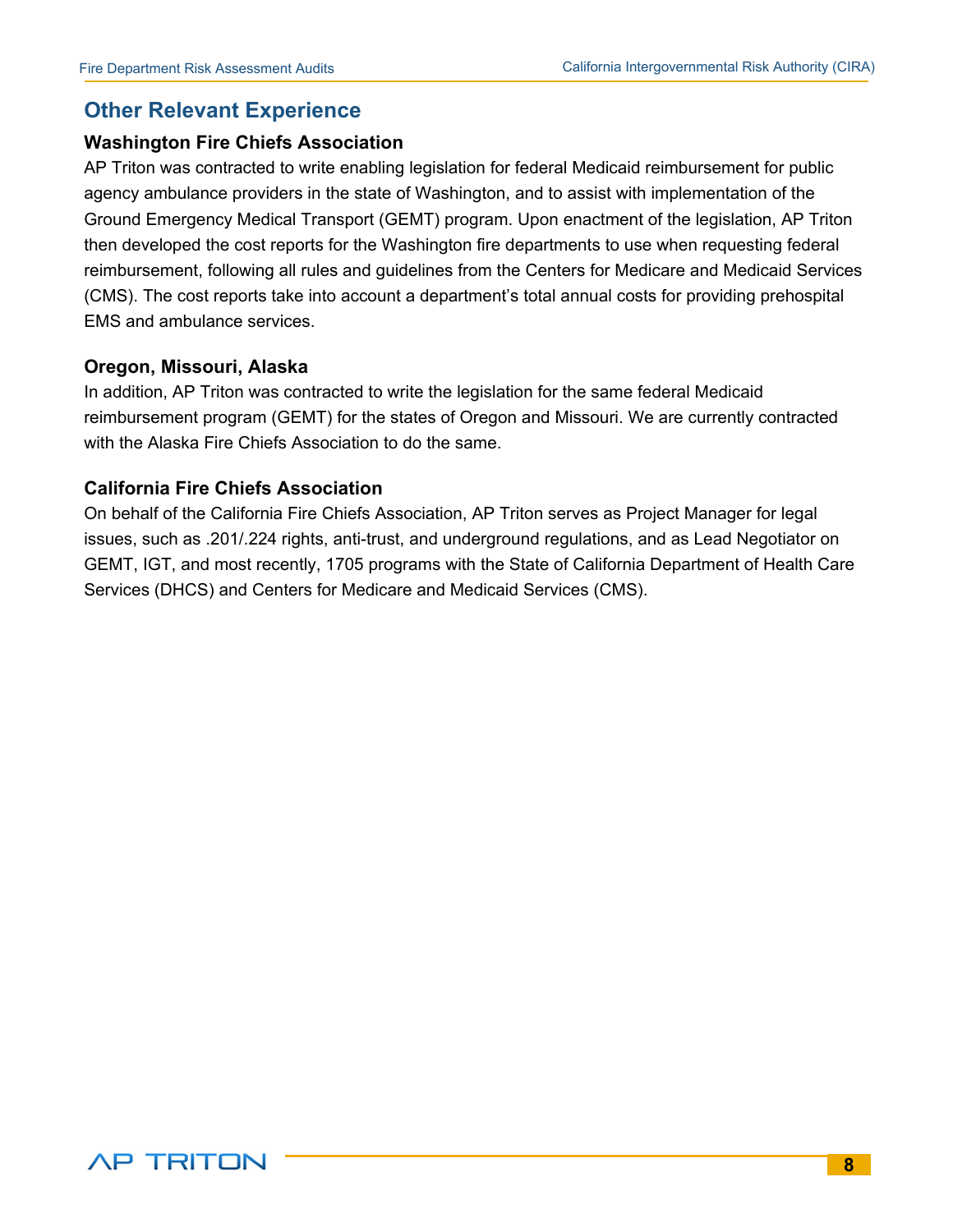The following is a sampling of the projects our team has participated on.

| <b>Project Description</b>                          | Organization                         |
|-----------------------------------------------------|--------------------------------------|
| • Community Risk Assessment-Standards of Cover:     | Idaho Falls Fire Department (ID)     |
| • Consolidation Feasibility Study & Service Review: | Central and Aptos FPDs (CA)          |
| • Fire Departments Consolidation Study:             | Multiple Departments (MO)            |
| • Community Risk Assessment-Standards of Cover:     | Santa Maria (CA)                     |
| • Fire District Consolidation Study:                | South Beach FD (WA)                  |
| • Fire Department Staffing Needs Assessment:        | Santa Rosa (CA)                      |
| • Operational Analysis:                             | Strathcona Fire (Canada)             |
| • Community Risk Assessment-Standards of Cover:     | Salinas (CA)                         |
| • EMS System Analysis:                              | Summit County Fire Agencies (CO)     |
| • Regional Fire Service Study:                      | Pinole (CA)                          |
| • Fire Department Master Plan                       | Wasatch County Fire (UT)             |
| • Standards of Coverage & Deployment Plan:          | Tahoe Douglas FPD (NV)               |
| • Organizational Assessment:                        | Yreka Fire Department (CA)           |
| • Alternative Governance Model Feasibility North:   | North Tahoe & Meeks Bay FPDs (CA)    |
| • EMS Integration Study:                            | Henry & Jefferson Counties (IA)      |
| • Succession Management Report:                     | <b>Cosumnes Fire Department (CA)</b> |
| • Fire Protection & Life-Safety Feasibility Study:  | San Benito County (CA)               |
| • Community Risk Assessment-Standards of Cover:     | Menlo Park FPD (CA)                  |
| • Fire Department Master Plan:                      | North Whatcom Fire & Rescue (WA)     |
| • Fire Departments Consolidation Study:             | Walla Walla Fire Agencies (WA)       |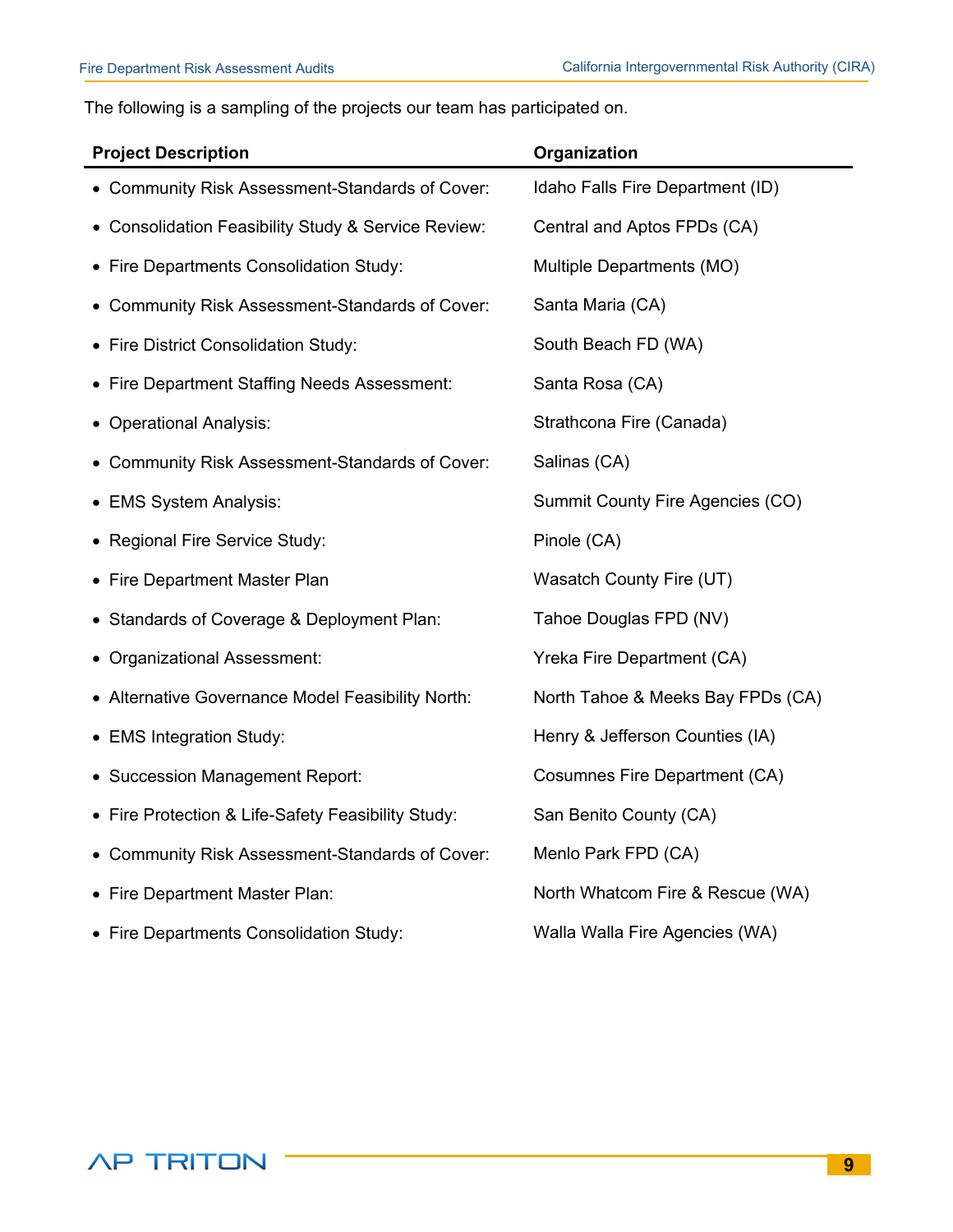# **Appendix 2: References & Projects**

The following are several examples of references and projects out of the hundreds of projects and studies previously completed by Triton. Additional references can be provided.

| <b>Contra Costa County FPD / East Contra Costa FPD (California)</b>                                                                                                                                                   |                                                                                                                                                                         |                                                          |  |  |  |  |
|-----------------------------------------------------------------------------------------------------------------------------------------------------------------------------------------------------------------------|-------------------------------------------------------------------------------------------------------------------------------------------------------------------------|----------------------------------------------------------|--|--|--|--|
| <b>Project Name:</b>                                                                                                                                                                                                  |                                                                                                                                                                         | <b>Phase One: Annexation Financial Feasibility Study</b> |  |  |  |  |
| <b>Description:</b><br>Triton was retained by the fire districts to conduct an analysis and determine the financial efficacy<br>of CCCFPD annexing ECCFPD, and to make recommendations accordingly. Triton's analysis |                                                                                                                                                                         |                                                          |  |  |  |  |
|                                                                                                                                                                                                                       | demonstrated that annexation was fiscally possible and made recommendations to move forward<br>with Phase Two: Annexation Feasibility Study, which Triton will conduct. |                                                          |  |  |  |  |
|                                                                                                                                                                                                                       | <b>Contact Name/Title:</b><br>Lewis Broschard, Fire Chief<br>Year:<br>2020                                                                                              |                                                          |  |  |  |  |
| <b>Client Phone:</b>                                                                                                                                                                                                  | 925.941.3300                                                                                                                                                            |                                                          |  |  |  |  |
| <b>Client E-Mail:</b><br>Lewis.Broschard@cccfpd.org                                                                                                                                                                   |                                                                                                                                                                         |                                                          |  |  |  |  |

# **Lincoln Fire & Rescue Department (Nebraska)**

## **Project Title & Description: EMS Billing Rate Study**

AP Triton conducted a thorough billing rate analysis and provided recommendations to the City of Lincoln Fire & Rescue Department for use in evaluation of current and future billing rates and billing and collection processes. The study additionally included evaluations of the contracts with rural agencies providing ambulance services in the surrounding counties.

| David Engler, Fire Chief<br><b>Contact Name/Title:</b> |                                                              | Year: | 2019 |
|--------------------------------------------------------|--------------------------------------------------------------|-------|------|
| <b>Client Phone:</b>                                   | 402.441.7363                                                 |       |      |
| <b>Client E-Mail:</b>                                  | DEngler@lincoln.ne.gov                                       |       |      |
| Note:                                                  | Contracted under Fire Chief M DeSpain, who has since retired |       |      |

# **Washington Fire Chiefs Association (Washington)**

## **Project Title & Description: Ground Emergency Medical Transport (GEMT)**

AP Triton was contracted to write enabling legislation for federal Medicaid reimbursement for public agency ambulance providers in Washington and to assist with implementation of the program. Upon enactment of the legislation, AP Triton then developed the cost reports for the Washington fire departments to use when requesting federal reimbursement, following all rules and guidelines from the Centers for Medicare and Medicaid Services (CMS). The cost reports take into account a department's total annual costs for providing prehospital EMS and ambulance services.

| <b>Contact Name/Title:</b> | Paul Berardi, President | Year: | 2018 |
|----------------------------|-------------------------|-------|------|
| <b>Client Phone:</b>       | 573.348.1221            |       |      |
| <b>Client E-Mail:</b>      | pberardi@obfire.net     |       |      |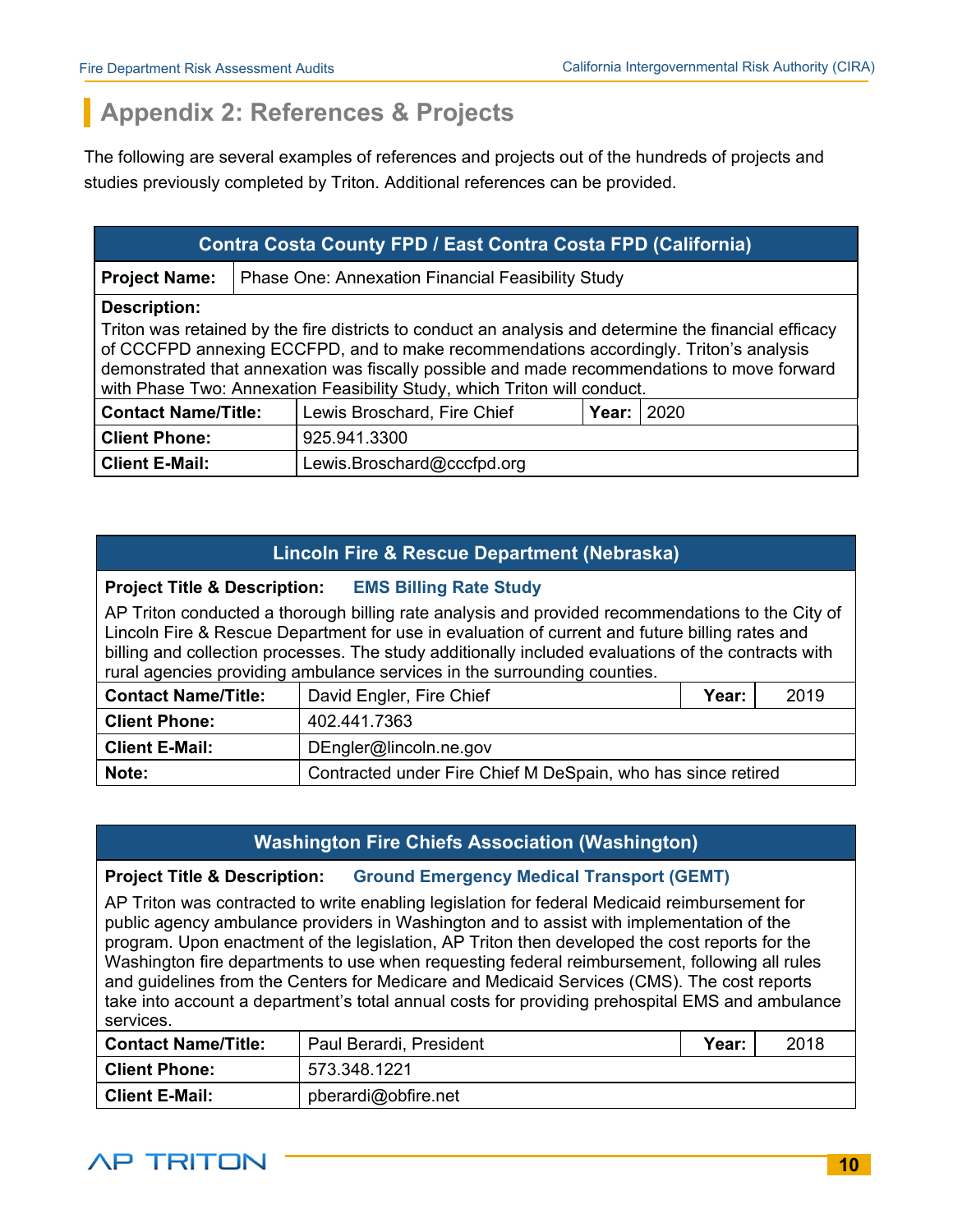# **Anaheim Fire Department (California)**

#### **Project Title & Description: Ambulance Feasibility and Optimization Study**

AP Triton conducted an ambulance feasibility and optimization study for the City of Anaheim which resulted in the Anaheim Fire Department changing their ambulance system to a model that would give them more control over the system. This also allowed them to increase the amount of unit hours in the system while at the same time increasing the revenue above expenses by approximately \$3 million a year that can now be reinvested into system enhancement. It should be noted City of Anaheim provides protection to Disneyland.

| <b>Contact Name/Title:</b> | Pat Russell, Fire Chief | Year: | 2019 |
|----------------------------|-------------------------|-------|------|
| <b>Client Phone:</b>       | 714.765.4000            |       |      |
| <b>Client E-Mail:</b>      | prussell2@anaheim.net   |       |      |

| <b>City of Costa Mesa Fire Department (California)</b>                                                                                                                                                                                                                                                                                                                                                                                                                                                                                                                                                                                                                                                                                                                                                                                 |                                                  |                         |       |      |  |  |
|----------------------------------------------------------------------------------------------------------------------------------------------------------------------------------------------------------------------------------------------------------------------------------------------------------------------------------------------------------------------------------------------------------------------------------------------------------------------------------------------------------------------------------------------------------------------------------------------------------------------------------------------------------------------------------------------------------------------------------------------------------------------------------------------------------------------------------------|--------------------------------------------------|-------------------------|-------|------|--|--|
| <b>Project Name:</b>                                                                                                                                                                                                                                                                                                                                                                                                                                                                                                                                                                                                                                                                                                                                                                                                                   | Ambulance Service Feasibility/Optimization Study |                         |       |      |  |  |
| <b>Description:</b><br>AP Triton conducted a fire-based Ambulance Feasibility Study for the City of Costa Mesa Fire<br>Department (population 112,000). The study foundation was developed by determining what the<br>current and past insured and uninsured payer mixes were. These payer mixes were all inclusive<br>which, together with other demographic information, allowed us to determine the maximum value<br>of the system. The study then analyzed the Federal Reimbursement programs available and<br>provided estimates for both GEMT and IGT programs. This study provided several options for the<br>Department to consider; the Public-Private Partnership (contractor/subcontractor) model was<br>chosen. AP Triton then assisted in the successful negotiations with the chosen private<br>(subcontractor) partner. |                                                  |                         |       |      |  |  |
| <b>Contact Name/Title:</b>                                                                                                                                                                                                                                                                                                                                                                                                                                                                                                                                                                                                                                                                                                                                                                                                             |                                                  | Dan Stefano, Fire Chief | Year: | 2019 |  |  |
| <b>Client Phone:</b>                                                                                                                                                                                                                                                                                                                                                                                                                                                                                                                                                                                                                                                                                                                                                                                                                   |                                                  | 714.754.5106            |       |      |  |  |
| <b>Client E-Mail:</b><br>Dan.Stefano@costamesaca.gov                                                                                                                                                                                                                                                                                                                                                                                                                                                                                                                                                                                                                                                                                                                                                                                   |                                                  |                         |       |      |  |  |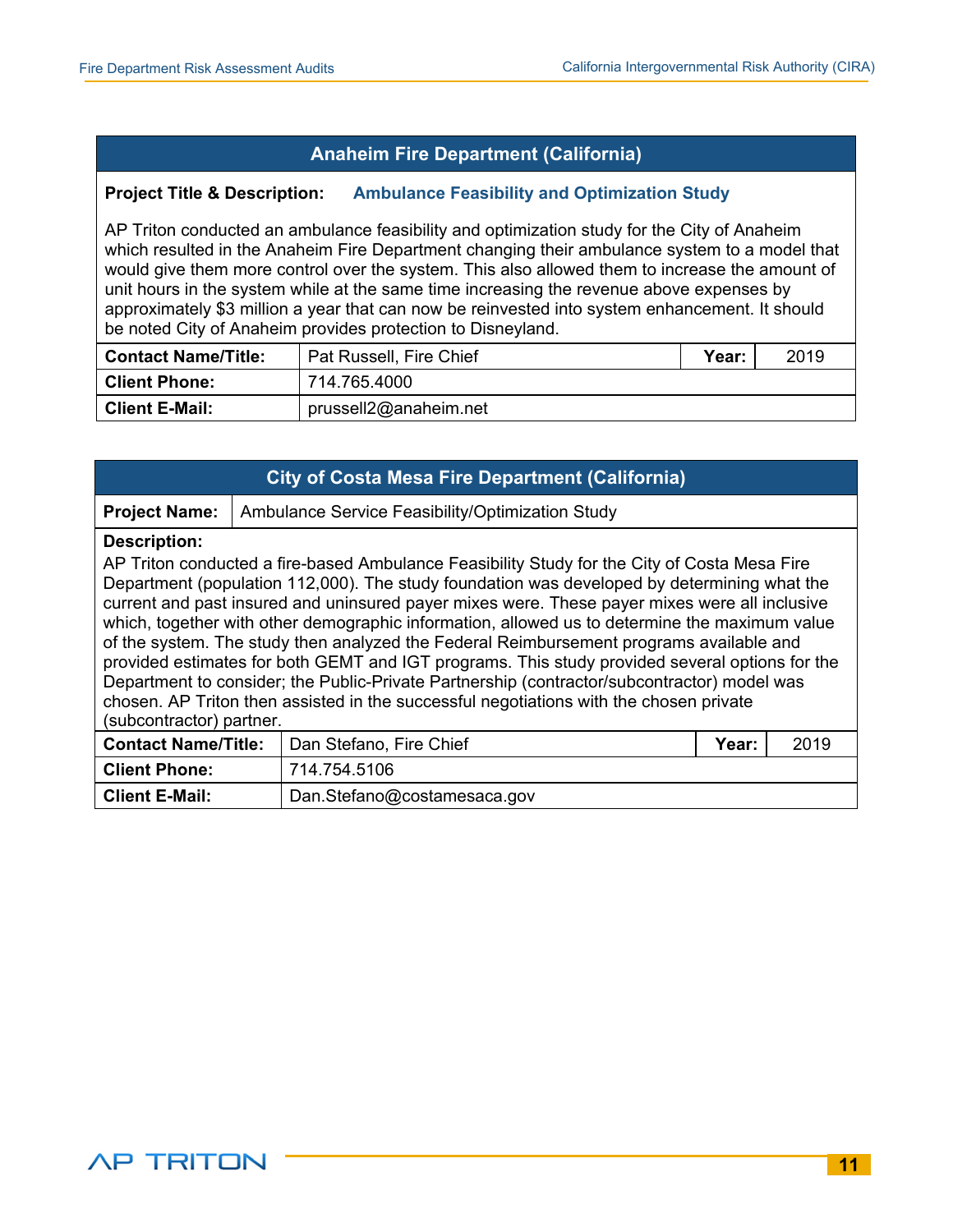| <b>Sonoma County Fire District (California)</b>                                                                                                                                                                                                                                                                                                                                                                                                                                                                                                                                                                                                                                                                                                                                                                                                                     |                                  |  |  |  |  |  |
|---------------------------------------------------------------------------------------------------------------------------------------------------------------------------------------------------------------------------------------------------------------------------------------------------------------------------------------------------------------------------------------------------------------------------------------------------------------------------------------------------------------------------------------------------------------------------------------------------------------------------------------------------------------------------------------------------------------------------------------------------------------------------------------------------------------------------------------------------------------------|----------------------------------|--|--|--|--|--|
| <b>Project Name:</b>                                                                                                                                                                                                                                                                                                                                                                                                                                                                                                                                                                                                                                                                                                                                                                                                                                                | <b>EMS Ordinance Development</b> |  |  |  |  |  |
| <b>Description:</b><br>AP Triton represented the fire departments in Sonoma County that provide ambulance<br>transport in the County of Sonoma's EMS ordinance process. Triton was successful in<br>protecting the public providers' .201 rights and having their geographical areas defined. The<br>ordinance addresses exclusivity as well as guaranteeing the public providers will not only be<br>able to bid the only exclusive operating area in the County but will also allow the public<br>providers to avoid competitive bidding should the County determine that the ambulance<br>service can be assigned to the fire service through Lomita. As such, the County is in the<br>process of validating Lomita at this time and we believe that this service will be assigned or<br>contracted to the fire service through the Sonoma County Fire District. |                                  |  |  |  |  |  |
| <b>Contact Name/Title:</b>   Mark Heine, Fire Chief<br>2019<br>Year:                                                                                                                                                                                                                                                                                                                                                                                                                                                                                                                                                                                                                                                                                                                                                                                                |                                  |  |  |  |  |  |
| <b>Client Phone:</b>                                                                                                                                                                                                                                                                                                                                                                                                                                                                                                                                                                                                                                                                                                                                                                                                                                                | 707.838.1170                     |  |  |  |  |  |
| <b>Client E-Mail:</b><br>mheine@sonomacountyfd.org                                                                                                                                                                                                                                                                                                                                                                                                                                                                                                                                                                                                                                                                                                                                                                                                                  |                                  |  |  |  |  |  |

## **Montecito FPD & Carpinteria-Summerland FPD (California)**

**Project Name:** Fire Station Location Study & Community Risk/SOC

AP Triton was engaged to develop a comprehensive fire station location study with the intent of determining if a shared facility is feasible. In addition, the study included a variety of elements that entail community risk assessments and a standards of cover analysis. Once completed, Triton was contracted to facilitate a Customer-Centered Strategic Plan for each fire district.

| <b>Contact Name/Title:</b> | <b>MFPD Chief Kevin Taylor;</b><br>Year:<br><b>CSFPD Chief Greg Fish</b> |  | 2021 |
|----------------------------|--------------------------------------------------------------------------|--|------|
| <b>Client Phone:</b>       | 805.969.7762;<br>805.566.2450                                            |  |      |
| <b>Client E-Mail:</b>      | ktaylor@montecitofire.com;<br>g.fish@csfd.net                            |  |      |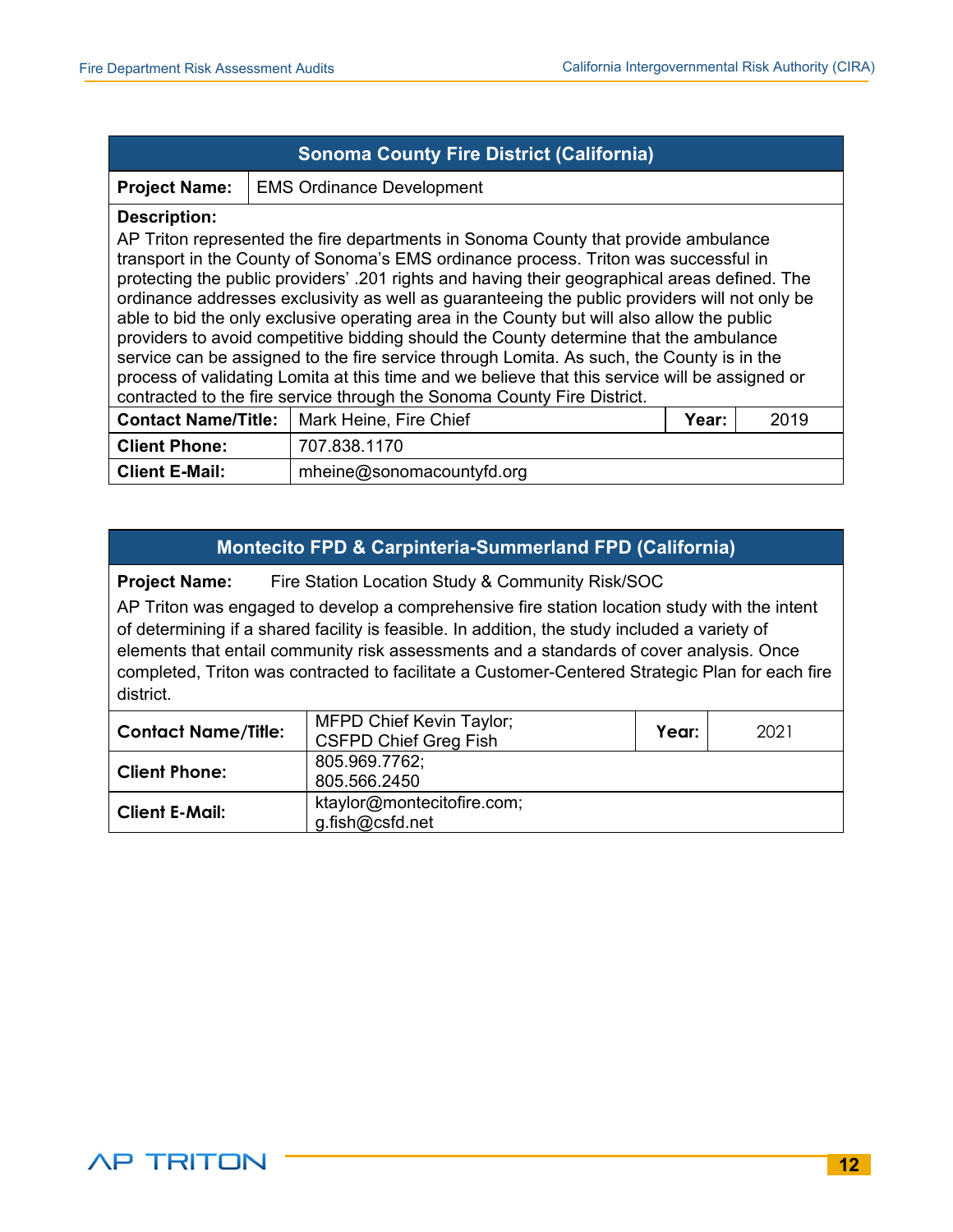

|               | <b>MEETING:</b> April 7, 2022            |
|---------------|------------------------------------------|
| TO:           | <b>Safety Subcommittee</b>               |
| <b>FROM:</b>  | Erike Young, Risk Manager                |
| <b>ITEM#:</b> | C.3. Rent a Risk Manager Program Options |

**SUMMARY:** Under the CIRA Risk Control Plan, Staff developed the "Rent A Risk Manager" program that was intended to provide a minimum of four days of dedicated onsite service to each member, with larger members receiving up to eight days of onsite service. As part of the program, an annual loss analysis and risk assessment would be performed for each member as part of the first day of service. Risk assessments would not include a formal written report; however, an executive summary indicating key findings and recommendations would be documented.

Based on the membership of CIRA, a total of 284 onsite service days would be provided annually.

| <b>Member Size</b> | <b>Number of</b> | <b>Onsite Days</b> | <b>Total Onsite</b> |
|--------------------|------------------|--------------------|---------------------|
|                    | <b>Members</b>   | <b>Provided</b>    | <b>Days</b>         |
| Small              |                  |                    | 68                  |
| Medium             | 24               |                    | 44                  |
| Large              |                  |                    |                     |
| <b>Total</b>       | 50               |                    | 284                 |

As noted in the update, while all members will receive at least one onsite visit this year, the additional days of service cannot be achieved, due to staffing resources. In order to ensure the program's effectiveness, Staff is providing three options for the Committee's consideration.

**RECOMMENDATION:** Review options and provide direction to staff to: (1) maintain current program with no change, (2) modify program to increase or reduce services, or (3) retain in house safety professional.

**DISCUSSION:** Prior to the formation of CIRA, both pools have provided limited onsite support for their member agencies in the past and mostly took the form of performing risk assessments or providing safety training. Under the CIRA Risk Control Plan, each member would receive a minimum of four days of dedicated onsite service with larger members receiving up to eight days of onsite service. An initial visit to a member would consist of a loss analysis and risk assessment, with subsequent visits focusing on assisting with any outstanding risk assessment findings, as well as providing other services in consultation with the member such as:

Employee safety training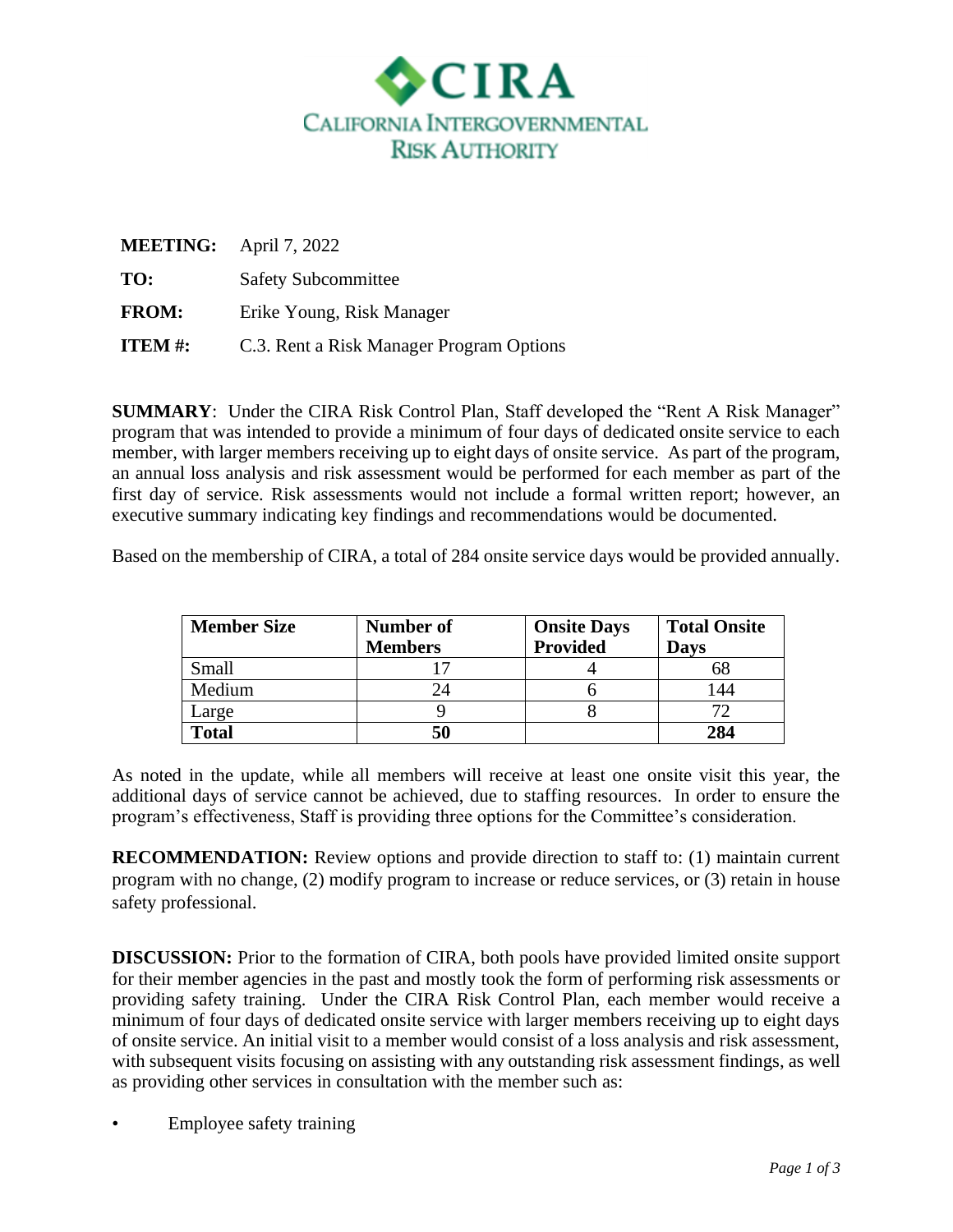

- Ergonomic assessments
- Safety inspections
- Safety and Risk Control Program development
- Implementation of online training
- Implementation of online safety inspection platform
- Contract reviews

Based on the size of member agencies, a total of 284 onsite service days would be provided annually. The onsite services were to be provided by the staffed CIRA Risk Manager and a dedicated part-time consultant. Boretti, Inc., was selected as the consultant and provides 1000 hours of service with a budget not to exceed \$125,000. This does not include travel costs, which were not to exceed \$15,000. For the contract amount not to be exceeded, the staffed CIRA Risk Manager was required to take on more than half of the member visits and requires approximately 145 onsite service days per year, or over 70% of annual workdays are out of the office. Under the current model, the Risk Manager would only be in the office 65 days per year.

Overall, the consultants with Boretti have performed very well and feedback from members has been positive; however, as safety consultants, their focus is primarily on workplace safety and OSHA compliance, and they are not as familiar with the overall risk management exposures for municipalities which includes general liability and EPL risk exposures and contractual risk transfer. This has resulted in additional work by CIRA staff to conduct loss analyses and provide those services which the consultant is not able.

Based on the current Rent a Risk Manager program, meeting the onsite services days that were originally proposed is challenging and not sustainable under the current staffing model. Staff has provided several options for the Safety Committee to consider in modifying the program and requests that the Safety Committee provide a recommendation to the Executive Committee.

| Option                                        | <b>Description</b>                                                                                                                  | <b>Advantages</b>                                                                                             | <b>Disadvantages</b>                                                                                                          |
|-----------------------------------------------|-------------------------------------------------------------------------------------------------------------------------------------|---------------------------------------------------------------------------------------------------------------|-------------------------------------------------------------------------------------------------------------------------------|
| <b>Maintain Current</b><br><b>Program</b>     | Maintain current program<br>and provide 284 service<br>days per year. Contracted<br>service \$140,000 and<br>includes travel costs. | • Provides same level of<br>service as proposed                                                               | • Consultants less<br>knowledgeable on GL,<br>EPL and contractual risk<br>transfer                                            |
| Reduce number of<br>onsite service days       | Reduce service days by<br>50% or approximately 142<br>days. Contracted service<br>\$140,000 and includes<br>travel costs.           | • Reduction of burden<br>on staff                                                                             | • Less service to members<br>$\bullet$ Consultants less<br>knowledgeable on GL,<br>EPL and contractual risk<br>transfer       |
| <b>Increase Consultant</b><br><b>Contract</b> | Increase contract to<br>provide 2,000 hours<br>annually. Contracted<br>service \$280,000 and<br>includes travel costs.              | Provides same level<br>$\bullet$<br>of service as<br>proposed<br>Reduction of<br>$\bullet$<br>burden on staff | • Increased annual cost to<br>\$250,000<br>• Consultants less<br>knowledgeable on GL,<br>EPL and contractual risk<br>transfer |